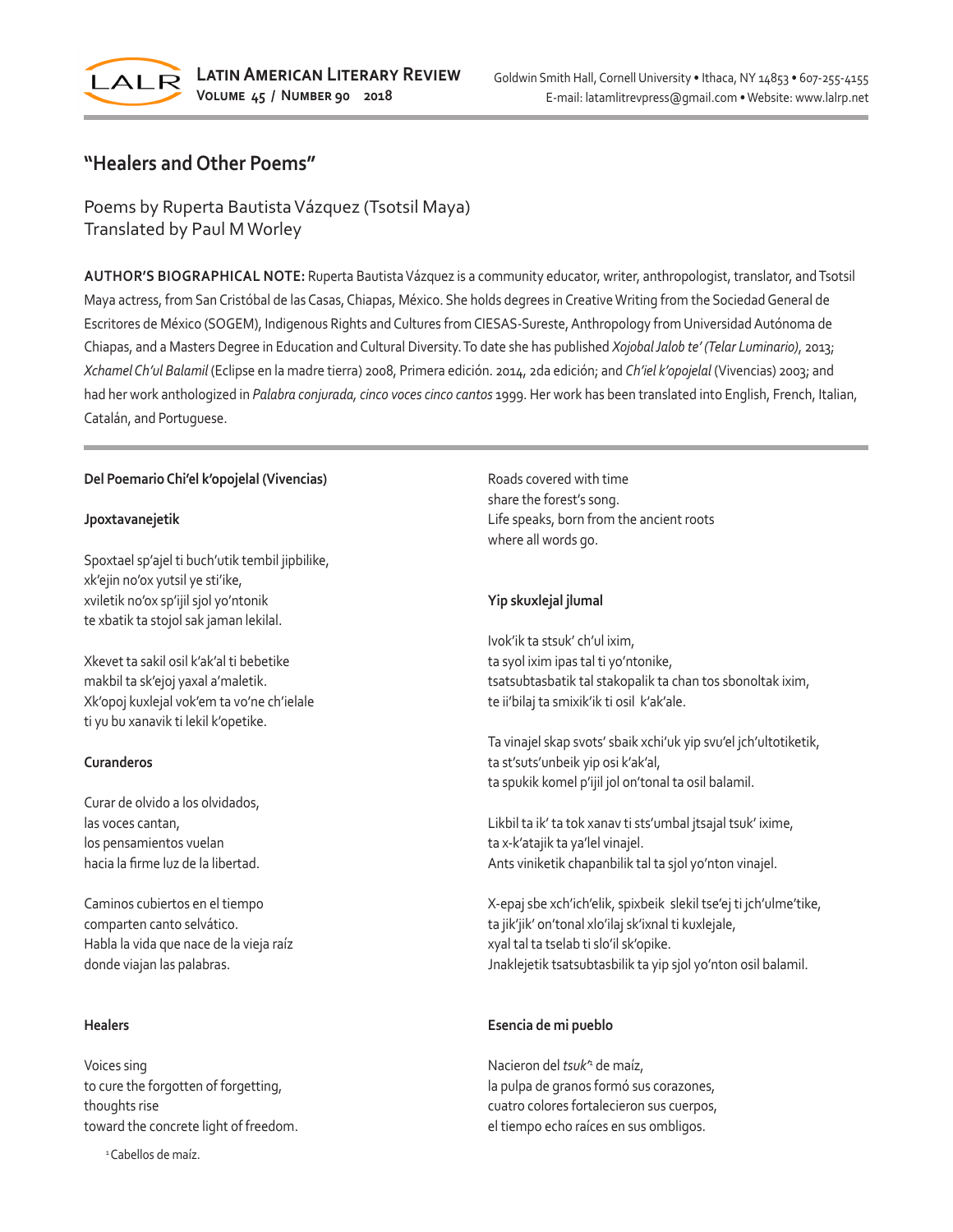En el cielo se enredan con esencia de dioses, beben gotas que caen del tiempo, sembrando sabiduría en el universo.

Morenos *tsuk'* de maíz caminan con el aire, fluyen en metamorfosis del agua. Hombres y mujeres formados en núcleo celeste.

Sus arterías se extienden, acarician la risa de la luna, fuego sagrado comunicándose en suspiros, en palabras llegan sus rayos. Un pueblo con pensamiento de cosmos.

## **My People's Essence**

They were born from *stsuk'*, the corn's long-hair,<sup>2</sup> their hearts formed from corn pulp. Its four colors fortified their bodies, time took root in their bellies.

In the heavens they mingle with the gods, drink dripping time, and sow their wisdom in creation.

As dark-haired corn, they walk in the air, flowing in the shape shifting water. Men and women molded in the heart of things.

Their arteries extend to caress the moon, a sacred fire speaking sighs, whose words are light. A people whose thoughts are worlds.

# **Del poemario Xojobal jalob te' (Telar luminario)**

#### **Xojobal jalob te'**

Xkevevet k'ok' xtil ochel te yut te'etik. Li k'ok'e stsajubaj yu'un li vitsetike, xpukbatel te sp'ejel vits.

Sjal stsatsal k'ejoj te xch'ut balamil.

Setel k'anal tsanal tal te yut yon'ton.

Stsatsal chauk ochemtal te be ch'ich', syol k'ok' xchap sba tal te stakopal.

Sjal snionta xchi'uk yol sk'ob li keb ch-ech' te vinajele.

#### **Telar luminario**

Lluvia de fuego enramándose al oído de los árboles. Las llamas se hilan en los cerros color purpúreo, se extienden sus arterias.

Teje canto fuerte en el estómago de la tierra.

Estrella circular encendida en su corazón.

En la venas se incrusta el telar del trueno, entidad del fuego se forja en su cuerpo. Con sus dedos hila y teje la luz que cruza el cielo.

# **Weaving Light**

A fiery rain hanging in the ears of the trees. The flames' arterial expansion threads purple into the hills,

weaving a strong song into the belly of the earth, a round star burning in its heart.

The thunder's loom embeds itself in her veins, forging a being of fire in her body. With her fingers she spins and weaves the light crossing the sky.

## **J-ak'ot**

Smuil yik' ikliman chpuk te k'ak'al, jp'el t'ujumal k'ejoj xk'iet ochel te yonton te'etik, stanijel sts'unub xojob te nametel.

 Xvilet te malob k'ak'al xchi'uk xjaval ek'eletik, ch'ul chanul ik', sk'un pietel k'op li yamae. Xchi'in te ak'ot mutetik, ch-ochik te smukta jit'etel vob.

<sup>2</sup> This appears in Tsotsil in the Spanish version of the poem. In English it would be the corn's tassel.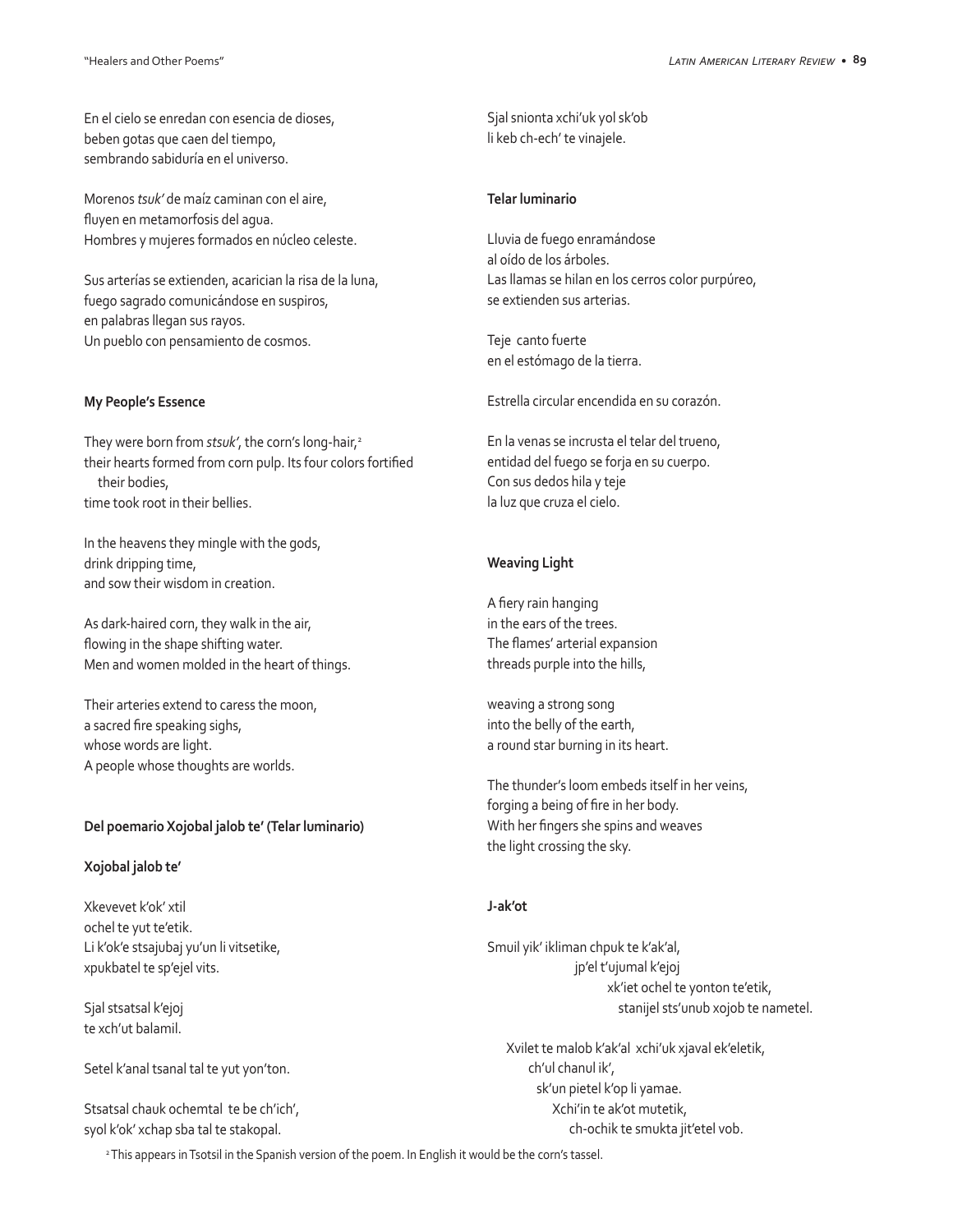Xjoyoyet te ik' sbek'tal stakopal, xvilet te sjoyetel mank'uk'etik sjoy te yak'ot li k'ak'ale. Sniusba sviletel te sk'ejoj tselov.

Sviletel mutal sob ik'liman oy te sbe xch'ich'el li j-ak'ot tsebe. Xlamamet xjimlajan xpochlajan xik' xch'ayik ochel te yaxal vinajel. Stse'eet li k'ak'ale slaman xojobal te sbe xch'ich'el mank'uk tseb.

## **Danzante**

Aroma matutino cubre la piel del día, un canto alegre vuela hacia el corazón de los árboles, semillas de luz expandiéndose en la lejanía.

Aletea con las golondrinas en el horizonte, caracoles del viento en el sonido ligero de la flauta. Danza con los pájaros, estremece inmenso ritmo del tambor.

Gira en el aire, vuela en ronda de quetzales, baila alrededor del sol. Hila sus movimientos en la música luminosa.

Vuelo de ave matinal en las arterias de la danzante. Lenta y suave se mueven las alas, sumergen el color de cielo. Sonriente el astro tiende sus rayos en las venas de la mank'uk tseb<sup>3</sup>.

## **Dancer**

The day clothes itself in the smell of morning, she is a happy song flying toward the deep woods, seeds of light expanding in the distance.

She beats her wings with the horizon's swallows, spirals of wind in the flute's soft singing. She dances with the birds, shaking to the drum's deep rhythm.

She pivots in the air, turning circles of quetzales, dancing around the sun. She threads her movements through its shining music.

The dawn bird soars in the dancer's veins. Its wings move soft and slow submerged in an azure sky. Smiling, a star hangs its rays in the veins of the mank'uk tseb.<sup>4</sup>

# **Jchabivanej**

Nichimal lo'iletik x-a'yaj te sakubel sob ik'liman. Xojobajik muel nichimetik.

Xojobal k'opojel x-a'yaj te vinajel, xvinaj te sp'ejlejal osil balamil.

K'anal ta'etel chon xch'ay ochel te stoylejal tok. Li chone xta'aet te yutsil skebanel malom k'ak'al, xta'aet spasba te jun xchi'uk statsal yanil bolom. Xojobaj lok'tal te xojobal k'ak'al li Bolom chone.